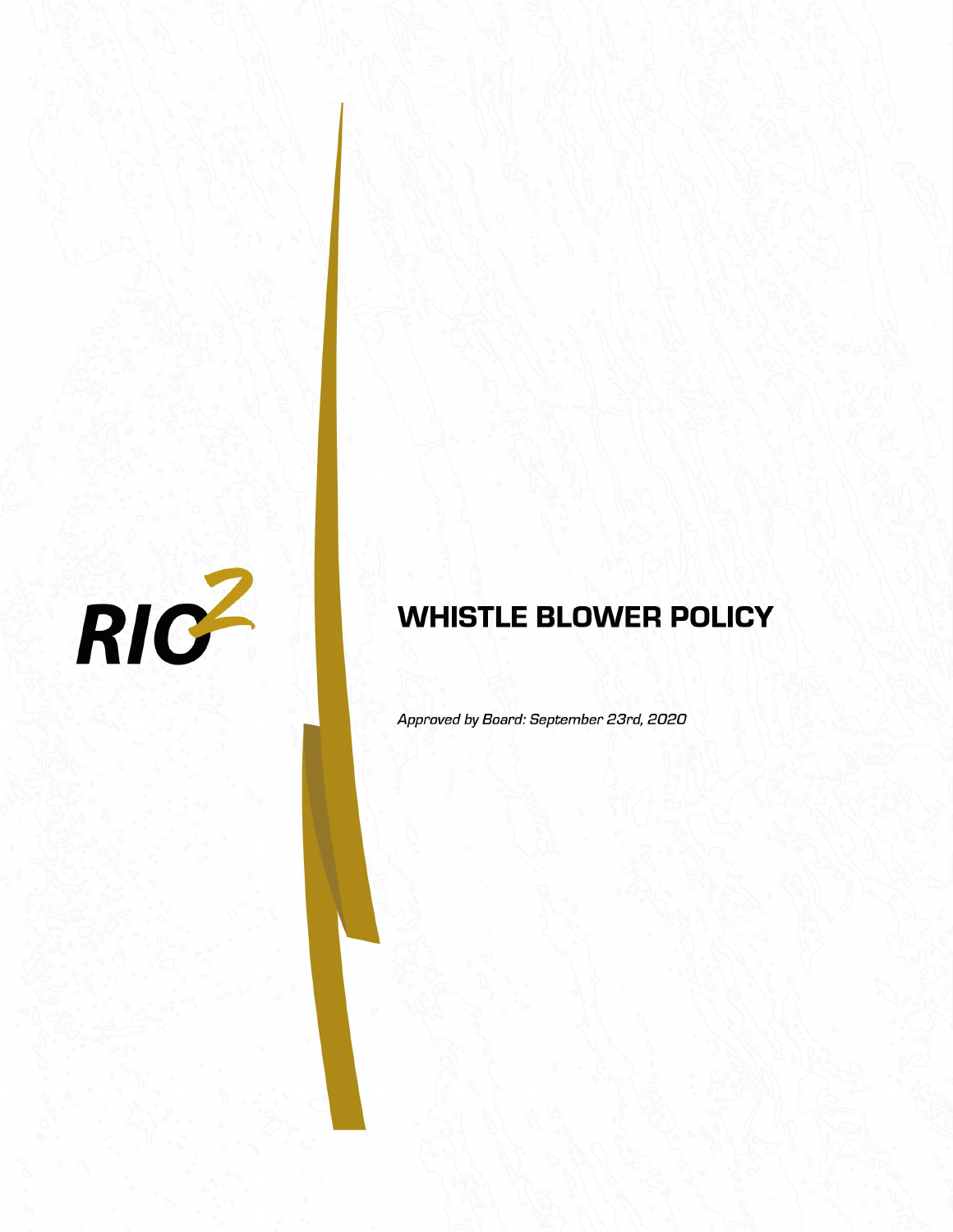### **RIO2 LIMITED**

#### **WHISTLE BLOWER POLICY**

#### **Effective**

#### **Introduction**

Rio2 Limited and any subsidiaries if applicable (collectively, the "**Corporation**") are committed to the highest standards of openness, honesty and accountability. In line with that commitment, we expect employees and others that we deal with who have serious concerns about any aspect of the Corporation's activities and operations to come forward and voice those concerns.

Employees are often the first to realize that there may be something seriously wrong within the Corporation. However, they may decide not to express their concerns because they feel that speaking up would be disloyal to their colleagues or to the Corporation. They may also fear recrimination, harassment or victimization. In these circumstances, they may feel it would be easier to ignore the concern rather than report what may just be a suspicion of wrong‐doing.

This policy document makes it clear that employees can report wrong‐doings or suspected wrong‐doings without fear of victimization, subsequent discrimination or disadvantage. This Whistle Blower Policy is intended to encourage and enable employees to raise serious concerns within the Corporation rather than overlooking a problem or seeking a resolution of the problem outside the Corporation.

This Policy applies to all employees and those contractors working for the Corporation. It is also intended to provide a method for other stakeholders (suppliers, customers, shareholders etc.) to voice their concerns regarding the Corporation's business conduct.

The Policy is also intended as a clear statement that if any wrongdoing by the Corporation or any of its employees or by any of its contractors or suppliers is identified and reported to the Corporation, it will be dealt with expeditiously and thoroughly investigated and remedied. The Corporation will further examine and implement the means of ensuring that such wrongdoing can be prevented in future.

A whistleblowing or reporting mechanism invites all employees and other stakeholders to act responsibly to uphold the reputation of their organization and maintain public confidence. Encouraging a culture of openness within the organization will also help this process. This Policy aims to ensure that serious concerns are properly raised and addressed within the Corporation.

### 1. **What is Whistleblowing**?

Employees are usually the first to know when something is going seriously wrong. A culture of turning a "blind eye" to such problems means that the alarm is not sounded and those in charge do not get the chance to take action before real damage is done. Whistleblowing can therefore be described as giving information about potentially illegal and/or underhanded practices i.e. wrong doing.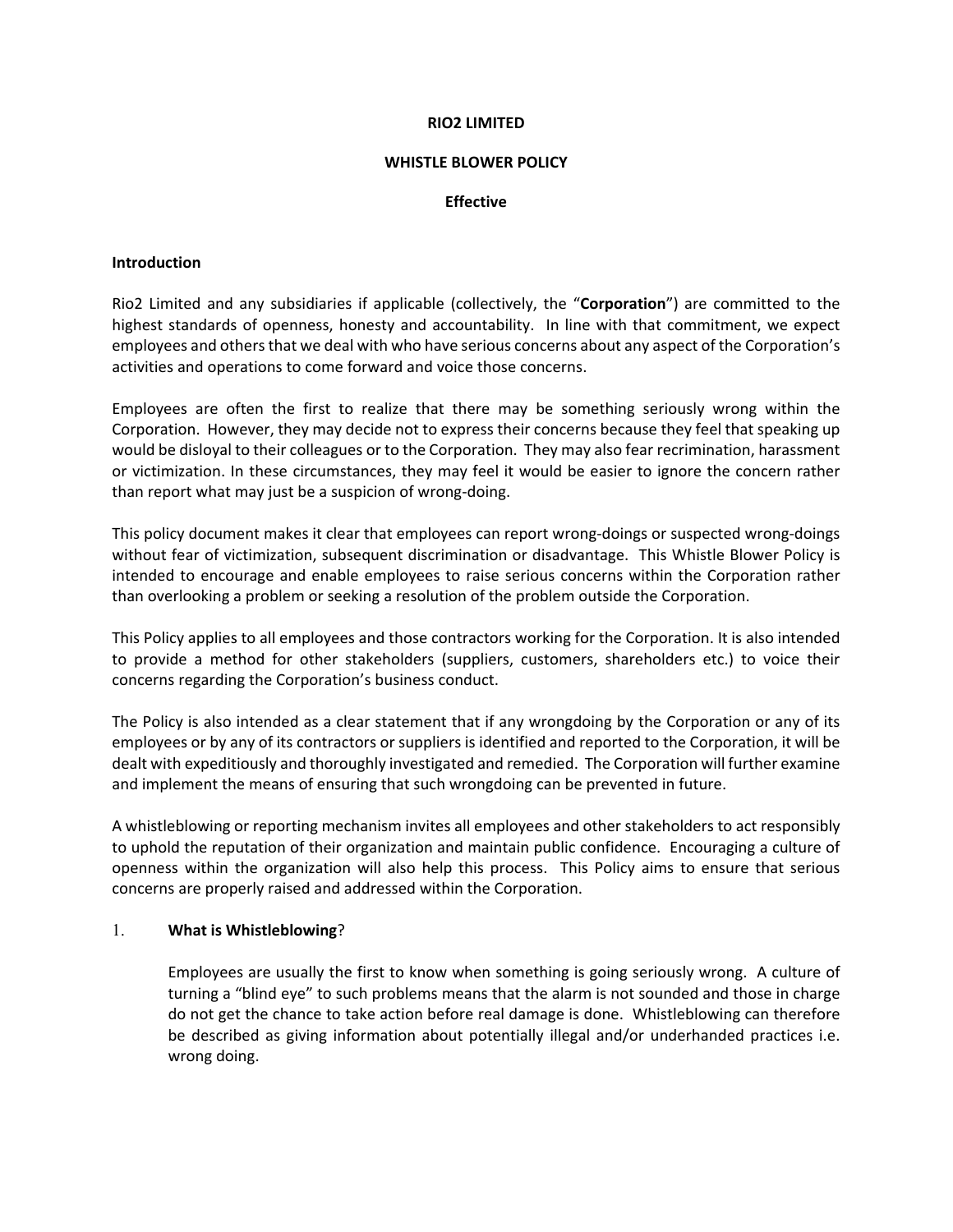## 2. **What is wrong doing?**

Wrong doing involves any unlawful, illegal or otherwise improper behaviour and can include:

- An unlawful act whether civil or criminal;
- Breach of or failure to implement or comply with any approved policy of the Corporation, including the internal financial controls approved by the Corporation;
- Knowingly breaching federal or provincial laws or regulations;
- Unprofessional conduct or conduct that is not consistent with recognized, established standards of practice;
- Questionable accounting or auditing practices;
- Dangerous practice likely to cause physical harm / damage to any person/property;
- Failure to rectify or take reasonable steps to report a matter likely to give rise to a significant and avoidable cost or loss to the Corporation;
- Abuse of power or authority for any unauthorized or ulterior purpose; and
- Unfair discrimination in the course of employment or provision of services.

This list is not exhaustive, but is intended to give an indication of the kind of conduct which might be considered as "wrong doing".

## 3. **Who is protected?**

This Policy is set in the context of the regulatory provisions of the Canadian Securities Association (CSA) National Instrument 52‐110 ‐ *Audit Committees*. Any employee who makes a disclosure or raises a concern under this Policy will be protected if the employee:

- Discloses the information in good faith;
- Believes it to be substantially true;
- Does not act maliciously or make knowingly false allegations; and
- Does not seek any personal or financial gain.

# 4. **Who should you contact?**

Anyone with a complaint or concern about the Corporation should try to contact their supervisor or manager responsible for the group which provides the relevant service. This depends however, on the seriousness and sensitivity of the issues involved and who is suspected of malpractice.

As an alternative, they could contact (i) Klaus Zeitler, Chairman of the Board at zeitler1@telus.net; or (ii) Ram Ramachandran, Director and Chairman of the Audit Committee at ramr@sympatico.ca. Mr. Zeitler and Mr. Ramachandran can also be reached directly at whistleblower@rio2limited.com. Those wishing to communicate in the Spanish language may contact Klaus Zeitler.

# 5. **How the Corporation will respond**

The Corporation will respond positively to your concerns. Where appropriate, the matters raised may: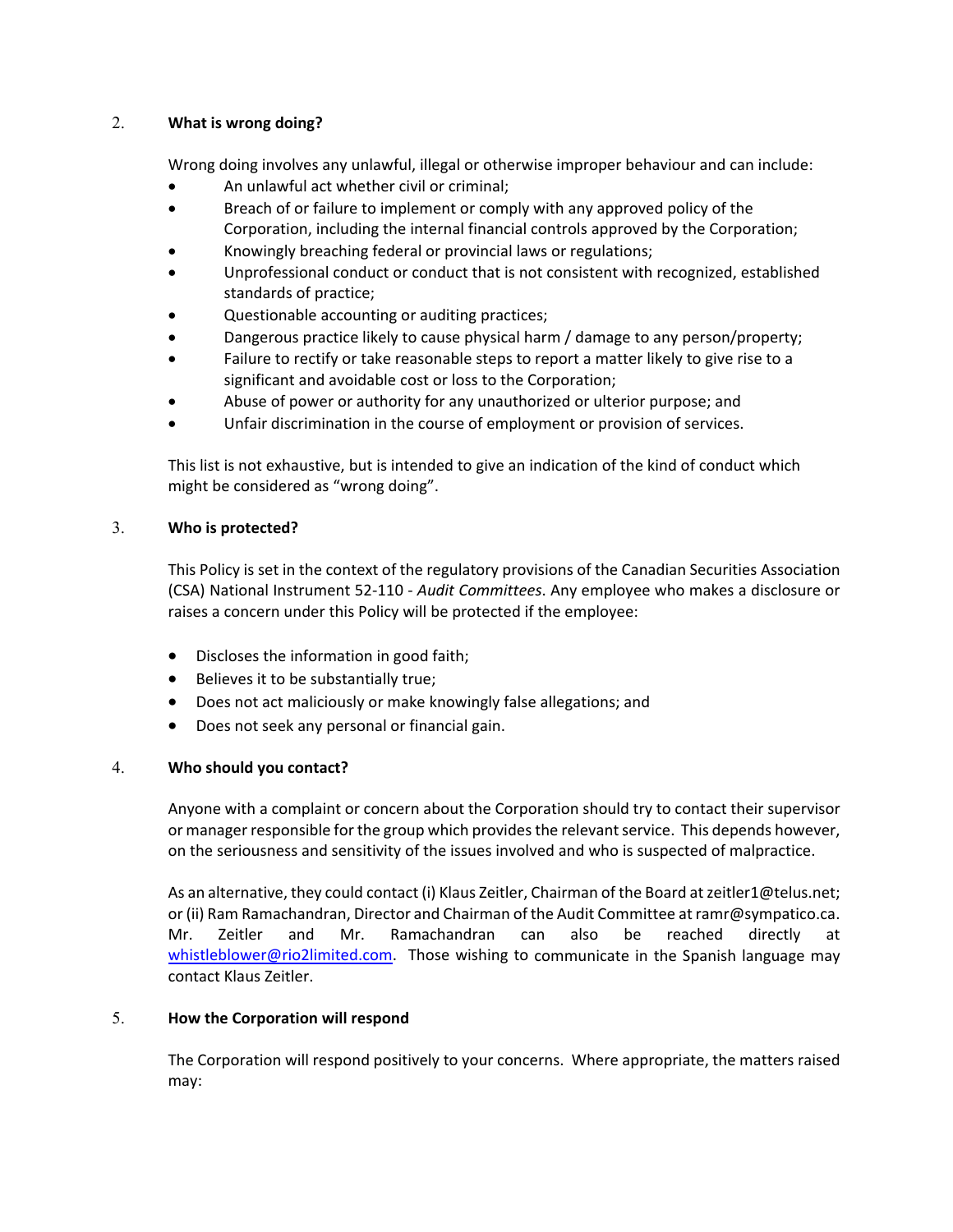- (a) be investigated by management, the Board of Directors, internal audit (when implemented), or through the disciplinary process;
- (b) be referred to the police;
- (c) be referred to the external auditor or external legal counsel; and
- (d) form the subject of an independent inquiry.

In order to protect individuals and those accused of misdeeds or possible malpractice, initial enquiries will be made to decide whether an investigation is appropriate and, if so, what form it should take. Some concerns may be resolved by agreed action without the need for investigation. If urgent action is required, this will be taken before any investigation is conducted.

Within ten working days of a concern being raised, the responsible officer will write to you:

- (a) acknowledging that the concern has been received;
- (b) indicating how he/she proposes to deal with the matter;
- (c) giving an estimate of how long it will take to provide a response;
- (d) telling you whether any initial enquiries have been made; and
- (e) telling you whether further investigations will take place and if not, why not.

The amount of contact between the officers considering the issues and you will depend on the nature of the matters raised, the potential difficulties involved and the clarity of the information provided. If necessary, the Corporation will seek further information from you.

The Corporation will take steps to minimize any difficulties which you may experience as a result of raising a concern. For instance, if you are required to give evidence in criminal or disciplinary proceedings, the Corporation will arrange for you to receive advice about the procedure.

The Corporation accepts that you need to be assured that the matter has been properly addressed. Thus, subject to legal constraints, we will inform you of the outcomes of any investigation.

## 6. **Time Frames**

Concerns will be investigated as quickly as possible. It should be borne in mind that it may be necessary to refer a matter to an external agency and this may result in an extension of the investigative process. It should also be borne in mind that the seriousness and complexity of any complaint may have an impact on the time taken to investigate a matter. A designated person will indicate at the outset the anticipated time frame for investigating the complaint.

## 7. **Prevention of recriminations, victimization or harassment**

The Corporation will not tolerate an attempt on the part of anyone to apply any sanction or detriment to any person who has reported to the Corporation a serious and genuine concern that they may have about an apparent wrongdoing.

### 8. **Confidentiality and Anonymity**

The Corporation will respect the confidentiality of any whistle blowing complaint received by the